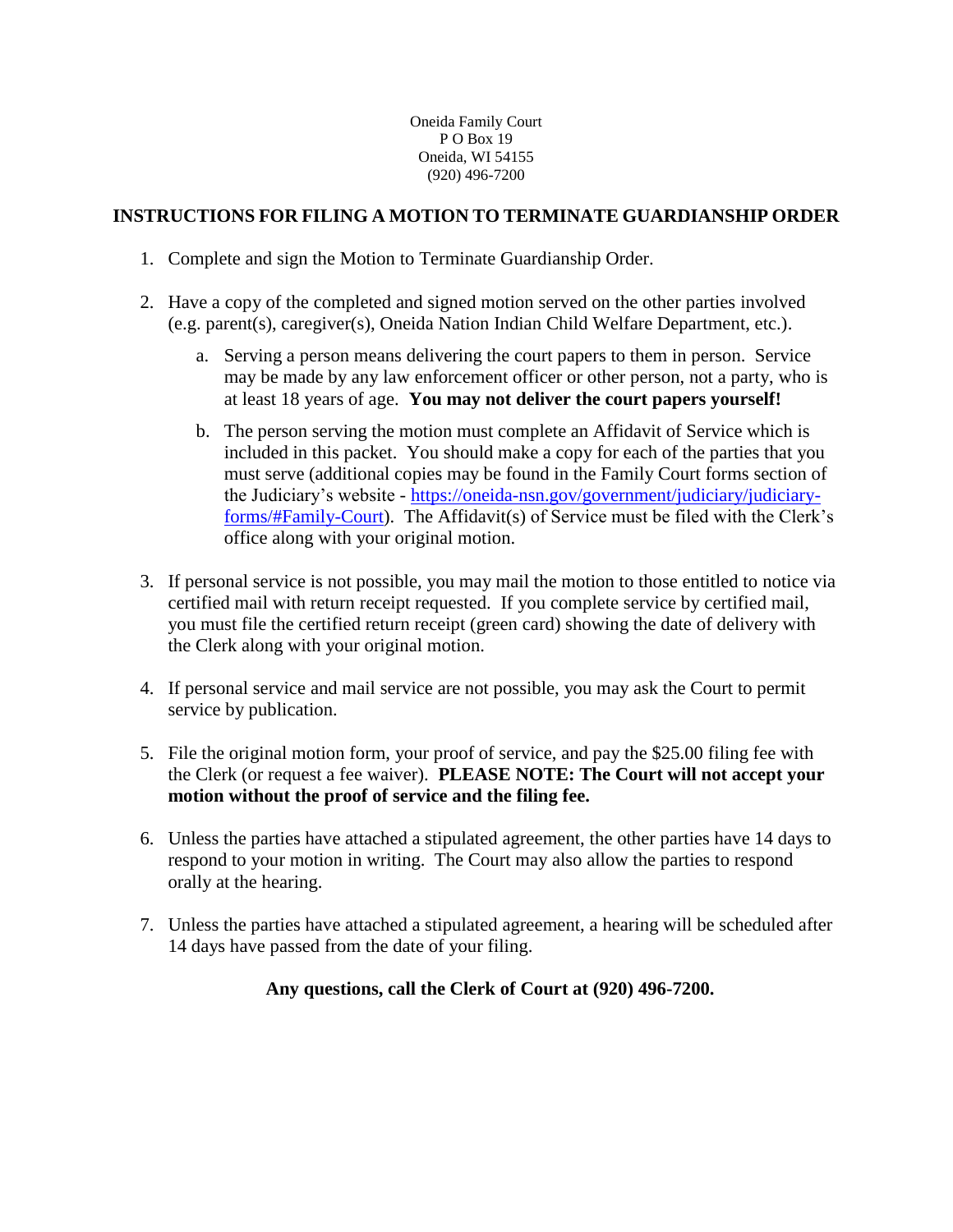### **ONEIDA FAMILY COURT**

#### **IN THE INTEREST OF:**

Name

**\_\_\_\_\_\_\_\_\_\_\_\_\_\_\_\_\_\_\_\_\_\_\_\_\_\_\_\_\_\_\_\_\_\_\_ Case No.** \_\_\_\_\_\_\_\_\_\_\_\_\_\_\_

\_\_\_\_\_\_\_\_\_\_\_\_\_\_\_\_\_\_\_\_\_\_\_\_\_\_\_\_\_\_\_\_\_\_\_ Date of Birth

#### **Motion to Terminate Guardianship Order**

#### **I STATE ON INFORMATION AND BELIEF:**

1. The petitioner is:

 $\Box$  the Department.

 $\Box$  the Nation's child welfare attorney.

 $\Box$  the child, if age 12 or older.

 $\Box$  the child's guardian ad litem.

 $\Box$  the child's parent.

 $\Box$  the person with whom the child is placed or in whose home placement of the child is recommended by the department.

2. Child's Address and Telephone Number

| Parent 1's Name, Address, and Telephone Number                                | Date of Birth |
|-------------------------------------------------------------------------------|---------------|
|                                                                               |               |
| Parent 2's Name, Address, and Telephone Number                                | Date of Birth |
| Guardian's Name, Address, and Telephone Number                                |               |
|                                                                               |               |
| Petitioner's Name (If Not Listed Above, Include Address and Telephone Number) |               |

- 3. I request termination of the guardianship order because:
	- I am the child's **parent** and:
		- There has been a substantial change in circumstances since the last order affecting guardianship was entered;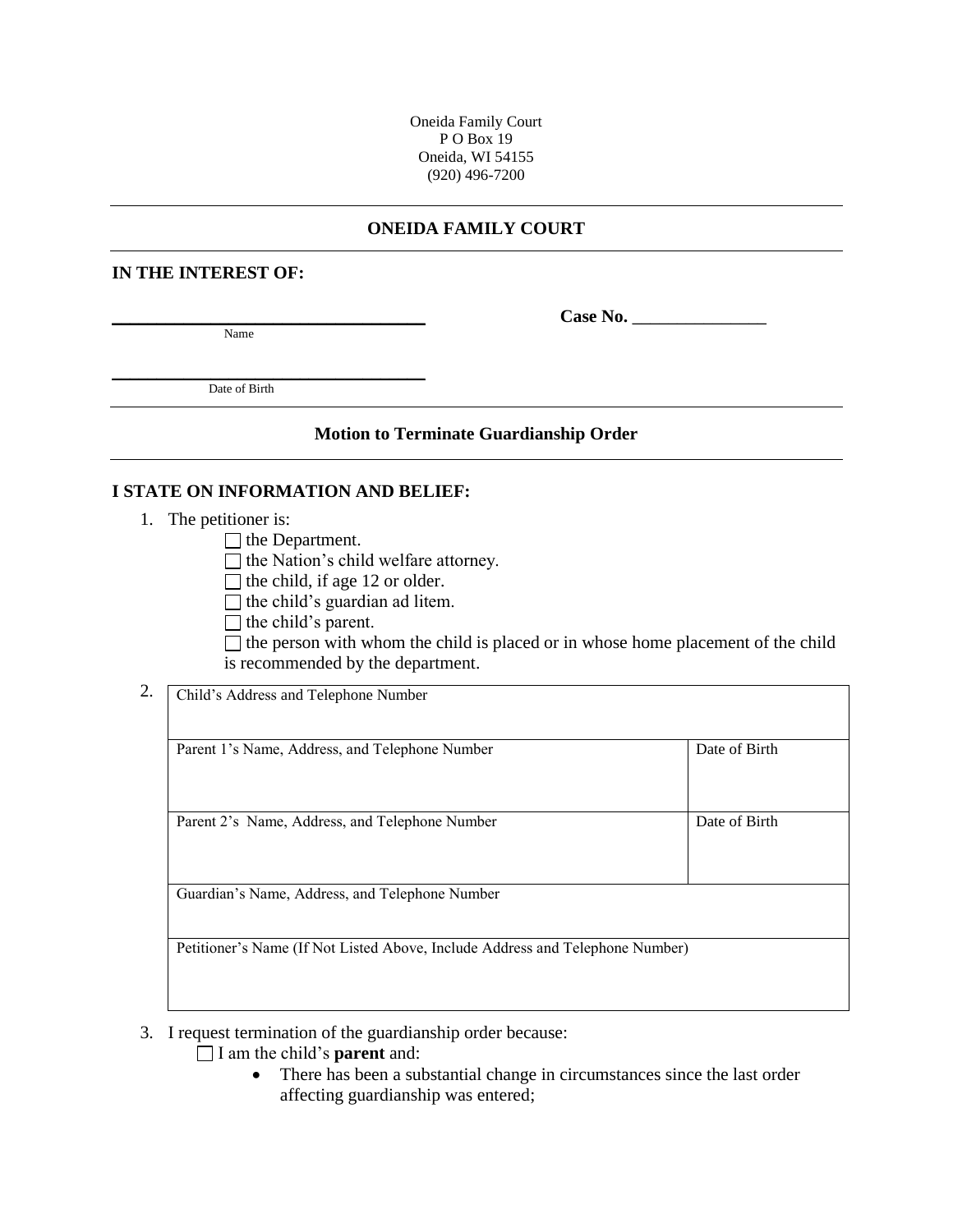• I am now willing and able to carry out the duties of a guardian; and

• Termination of guardianship would be in the child's best interests. There is **good cause** for removal of the guardian because the guardian is or has been neglecting, refusing, or unable to discharge the guardian's trust.

\_\_\_\_\_\_\_\_\_\_\_\_\_\_\_\_\_\_\_\_\_\_\_\_\_\_\_\_\_\_\_\_\_\_\_\_\_\_\_\_\_\_\_\_\_\_\_\_\_\_\_\_\_\_\_\_\_\_\_\_\_\_\_\_\_\_\_\_\_\_\_\_\_\_\_

4. The facts and circumstances which support this request are as follows:

\_\_\_\_\_\_\_\_\_\_\_\_\_\_\_\_\_\_\_\_\_\_\_\_\_\_\_\_\_\_\_\_\_\_\_\_\_\_\_\_\_\_\_\_\_\_\_\_\_\_\_\_\_\_\_\_\_\_\_\_\_\_\_\_\_\_\_\_\_\_\_\_\_\_\_ **See attached**

5. I request:

 $\mathbf{r}$ 

.

 $\Box$  A hearing be scheduled on this motion.  $\Box$  The Court approve the attached stipulation which has been signed by all of the parties.

> **\_\_\_\_\_\_\_\_\_\_\_\_\_\_\_\_\_\_\_\_\_\_\_\_\_\_\_ \_\_\_\_\_\_\_\_\_\_\_\_\_\_** Signature Date

Name Printed or Typed

\_\_\_\_\_\_\_\_\_\_\_\_\_\_\_\_\_\_\_\_\_\_\_\_\_\_\_